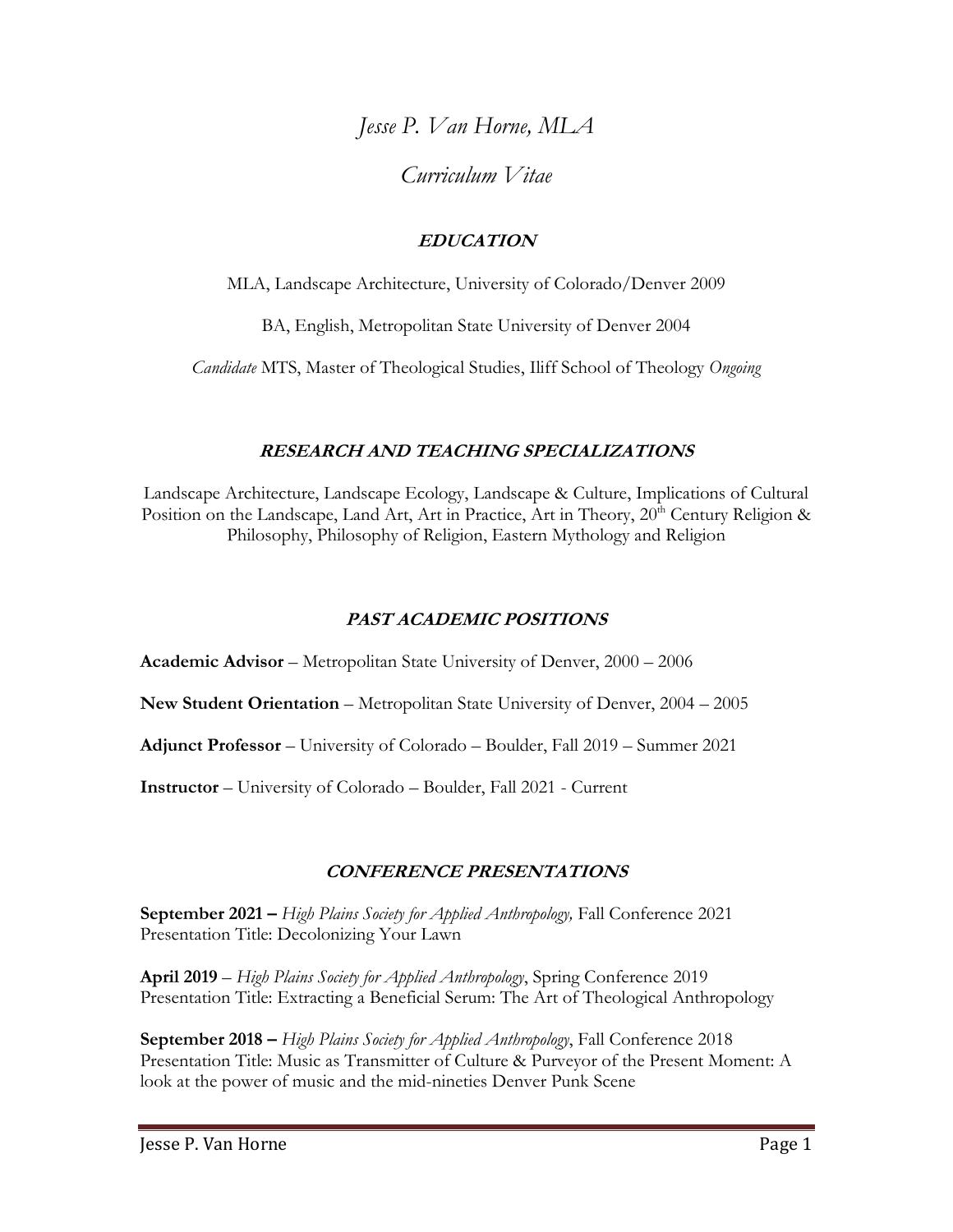**April 2018** – *High Plains Society for Applied Anthropology*, Spring Conference 2018 Presentation Title: Capitalism, Subjugation, and the Judeo/Christian Roots of Western Terrestrial Aggression, and How Tao can Save Us

## **COURSES TAUGHT**

| Spring 2022      | $ENVD 3100 - Multidisciplinary Praxis Studio (LA/Arch/Plan/EPOD)$                                                                              |
|------------------|------------------------------------------------------------------------------------------------------------------------------------------------|
| <b>Fall 2021</b> | $ENVD$ 1130 – Landscape Architecture $2nd$ year studio<br>ENVD 1020 - Introduction to Architecture<br>ENVD 2003 – Ecological Systems in Design |
| Summer 2021      | ENVD 4100 – Landscape Arch/Planning Capstone Studio                                                                                            |
| Spring 2021      | ENVD 3100 - Intermed. Landscape Arch/Intermediate Planning Studio<br>ENVD 1030 - Intro to Landscape Architecture                               |
| <b>Fall 2020</b> | ENVD 1020 – Intro to Architecture<br>ENVD 1110 – Intro to Product Design                                                                       |
| Summer 2020      | ENVD 4100 – Landscape Arch/Planning Capstone Studio                                                                                            |
| Spring 2020      | ENVD 4100 - Landscape Architecture Capstone Studio<br>$ENVD 2352 - Intro to Rhino$                                                             |
| Fall 2019        | EPOD 3100 - Intermediate Product Design Studio<br>$ENVD 2352 - Intro to Rhino$<br>ENVD 1022 - Tech                                             |

## **CLASSROOM EXPERIENCE/VISITING LECTURER**

**Design Studio Lecture/Drawing Exercise/Desk Crit**

**March 22, 2019 –** University of Colorado, Boulder - Juror Course: Advanced Environmental Design Studio, ENVD program

**March 8, 2019 –** University of Colorado, Boulder Course: Advanced Design Studio, Environmental Design Program

#### **Eastern Religion & Philosophy Classroom Lecture @ Colorado School of Mines on the following 4 occasions:**

**April 6, 2018** – Colorado School of Mines, Course: Religion & Security, Dr. Derrick Hudson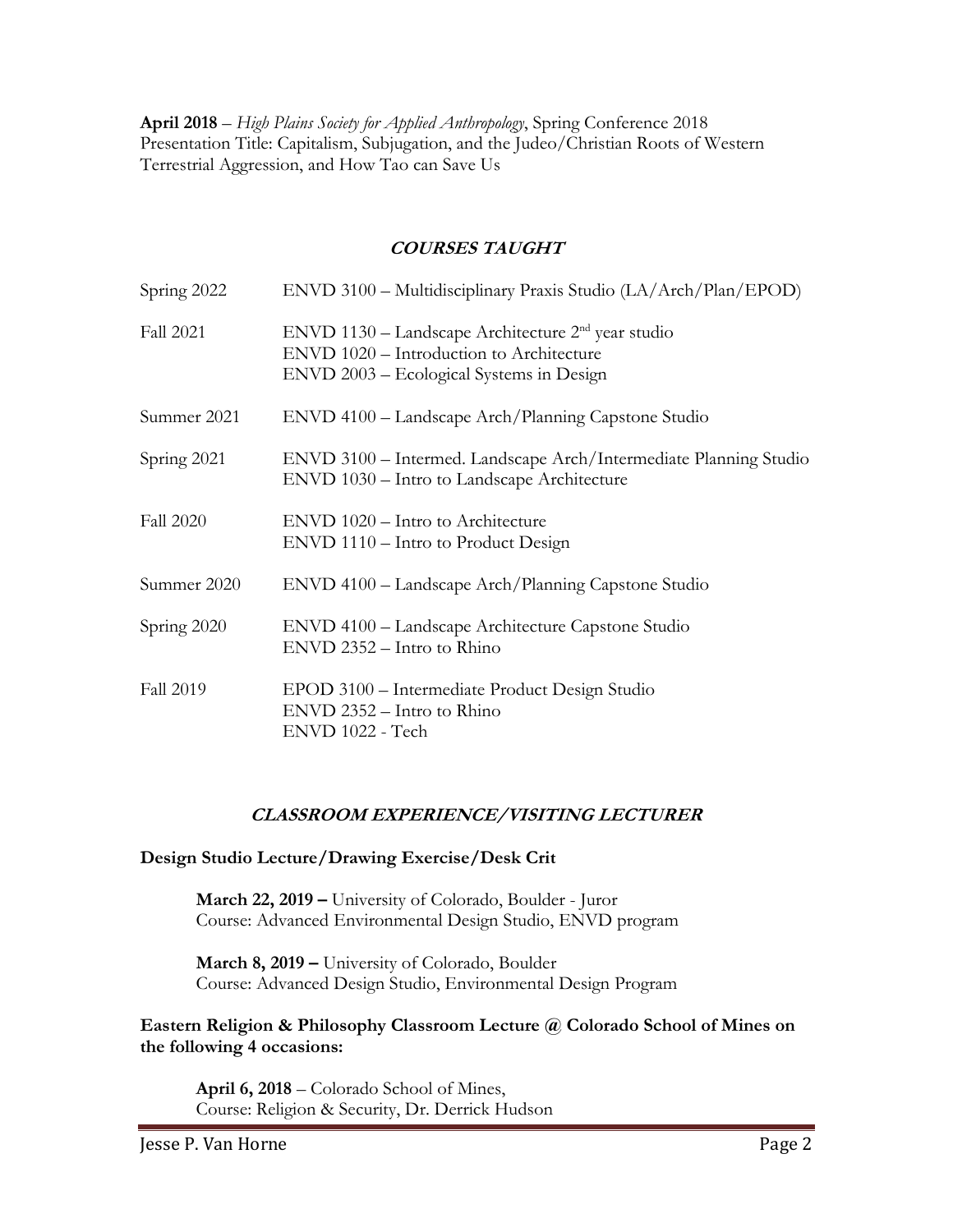**March 8, 2017** – Colorado School of Mines, Course: Comparative Religions in the Age of Globalization, Dr. Derrick Hudson

**November 22, 2016** – Colorado School of Mines, Course: Religion & Security, Dr. Derrick Hudson

**April 8, 2016** – Colorado School of Mines, Course: Religion & Security, Dr. Derrick Hudson

#### **Classroom Poetry Reading/Classroom Lecture @ Metro State University on the following occasions:**

**March 11, 2019** – Metropolitan State University of Denver Course: Introduction to Creative Writing, Professor Renee Ruderman

**February 13, 2019** – Metropolitan State University of Denver Course: Advanced Poetry Seminar, Professor Renee Ruderman

**April 26, 2018** – Metropolitan State University of Denver Course: The Art & Craft of Writing, Professor Renee Ruderman

**April 25, 2018** – Metropolitan State University of Denver Course: Advanced Poetry Workshop, Professor Renee Ruderman

**December 7, 2017** – Metropolitan State University of Denver Course: Poetry Workshop, Professor Renee Ruderman

**November 16, 2016** – Metropolitan State University of Denver Course: The Art & Craft of Writing, Professor Renee Ruderman

**April 27, 2016** – Metropolitan State University of Denver Course: Introduction to Poetry, Professor Renee Ruderman

**October 12, 2015** – Metropolitan State University of Denver Course: Poetry Workshop, Professor Renee Ruderman

**October 22, 2014** – Metropolitan State University of Denver Course: Poetry Workshop, Professor Renee Ruderman

#### **Public Art Classroom Lecture @ Metro State University on the following occasions:**

**March 15, 2013** – Metropolitan State University of Denver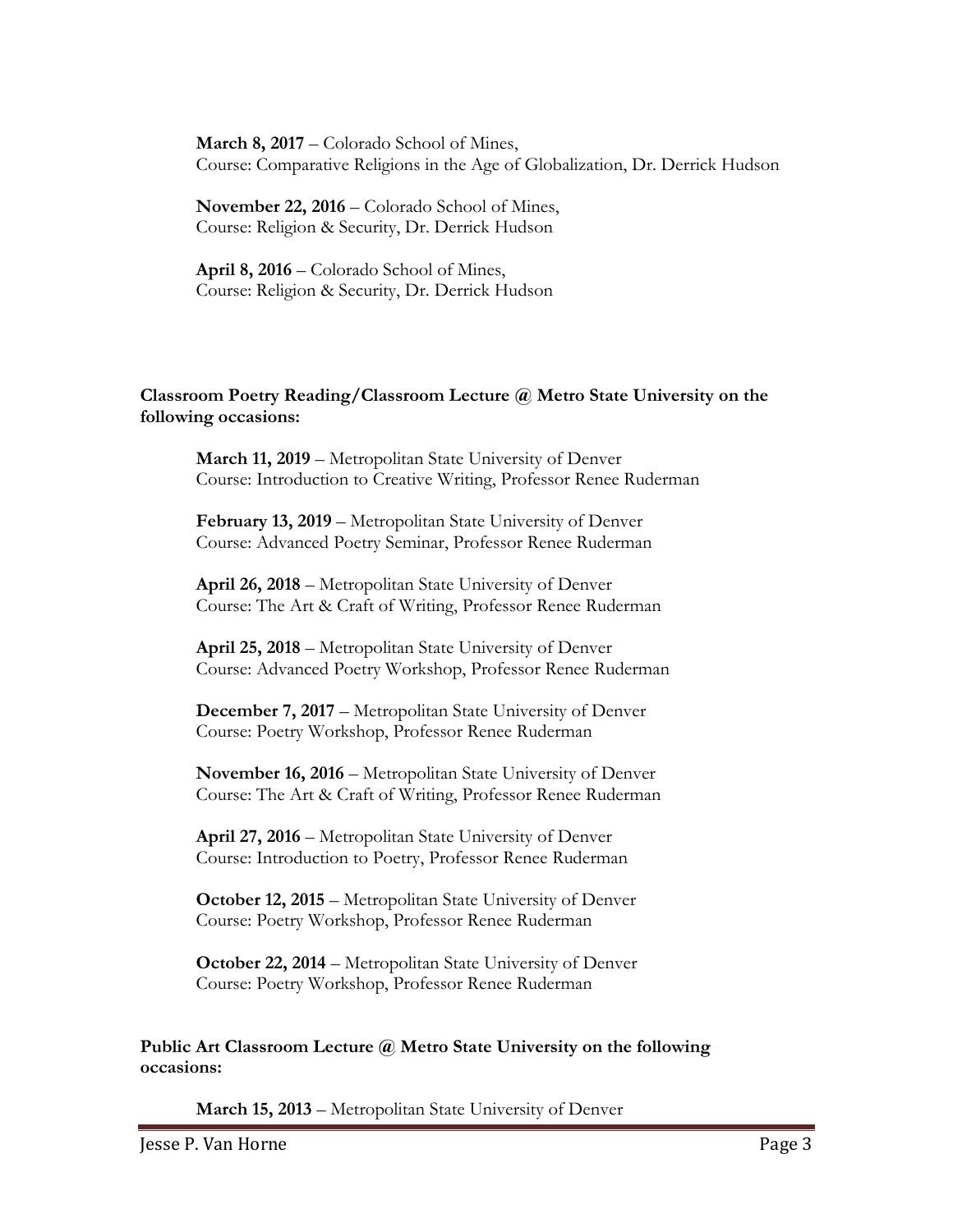Professor Deanne Pitlinsky

**October 12, 2012** – Metropolitan State University of Denver, Professor Deanne Pitlinsky

#### **Public Art Classroom Lecture @ University of Colorado, Denver**

October 5, 2012 – University of Colorado, Denver, College of Architecture & Planning, Dr. Anne Komara

#### **Freshman Seminar Workshop**

Co – taught Freshman Seminar Workshops with Lee Shores of Career Services, 2005/2006 @ Metro State University of Denver

## **AWARDS**

**Mayor's Design Award** – November 2018 – For exemplary design work on the Community Garden at *Garden Place Academy* in Denver, Colorado.

**Writing Award** – May 2009 – for exceptional writing about the field of Landscape Architecture

# **PROFESSIONAL SOCIETY MEMBERSHIPS**

- The High Plains Society for Applied Anthropology
- Sigma Tau Delta English Honors Society

## **GRADUATE ASSISTANTSHIPS**

Spring Semester 2008, University of Colorado, Denver Graduate assistantship for Professor Tony Mazzeo, Landscape Architecture in the Theoretical Realm

# **PUBLISHED BOOKS**

*Desecrations & Other Poems* 2018 – Skullflower Books, 139 pages

*Chemical Plume: Capitalism, Chemicals & Consequences*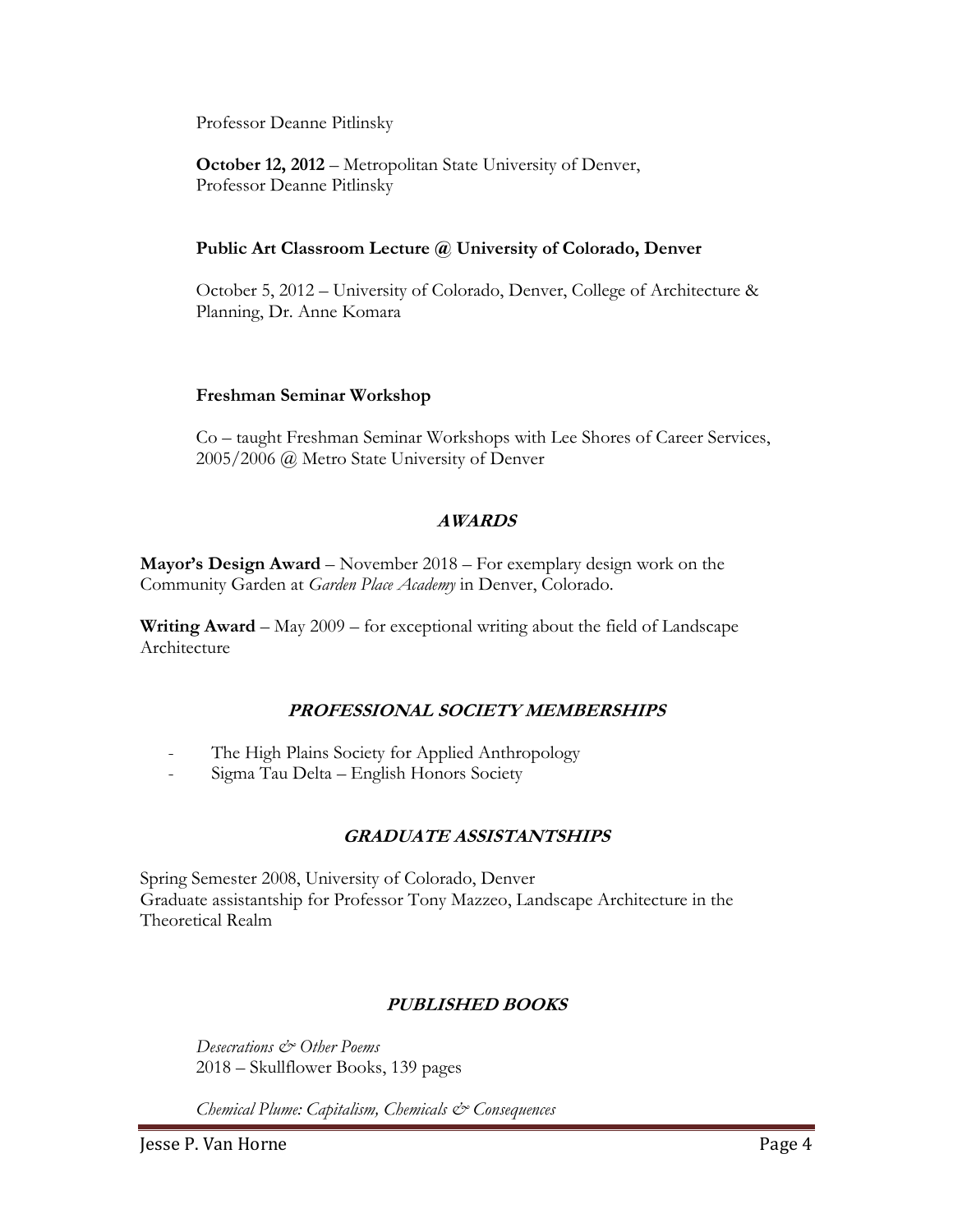2017 – Skullflower Books, 111 pages

*Your Own Eyes: Finding Clear Vision in the Age of Indoctrination* 2016 – Skullflower Books, 118 pages

*What Thing That Moves Among Us 2016 –* Cellar Door Books, 35 pages (Chap Book of Original Poems)

## **COMMISSIONS AWARDED FOR PUBLIC ART INSTALLATIONS**

**January 2018** – Abstracting the Grid  $#2 - \frac{1}{2}$  thick translucent acrylic, steel, cable – Permanent installation at Sendgrid Redwood City offices, California

**October 2016** – Abstracting the Grid  $-\frac{1}{2}$ " thick translucent acrylic, steel, cable – Permanent installation at Sendgrid Denver Offices, 1801 California in Denver, Colorado

**September 2015** – Forest of Light – Ink & Colored Pencil on Vellum, 7 panel series, 77"x17, commissioned by Texas client

**June 2012** – One Heart, Many Parts – Steel, Acrylic Lenses, Baltic Birch Plywood, Permanent Installation at Metropolitan State University, Student Success Building, Denver, Colorado

**August 2010** – Ancient Myth – Large-scale permanent wall mural at Warren Village,  $13<sup>th</sup>$  & Gilpin St. in Denver, Colorado

# **UPCOMING OR CURRENT INSTALLATIONS**

Jan – Feb 2019 – SYNC Gallery, Santa Fe Art District, Denver, CO *Myth, Symbol & Allusion* Acrylic works on Wood Panel

Nov 2018 – March 2019 – The Corner Beet, Various works on vellum and wood panel on display

April 2018 – April 2019 – Cubed –  $\frac{1}{2}$ " thick translucent acrylic, steel, Baltic birch plywood, on public display outdoors in downtown Lafayette, Colorado for one year as part of the Art on the Street program

Since 2016 – Aztlan Shall Rise – Acrylic on Wood, 30"x48", on permanent display at the Aztlan Theater, gifted to the owners, visible from street, Denver CO

Since 2016 – Hummingbird Panels – Acrylic on Wood, 48"x48" (4 panels) on permanent display at Lakewood Cultural Center, Lakewood CO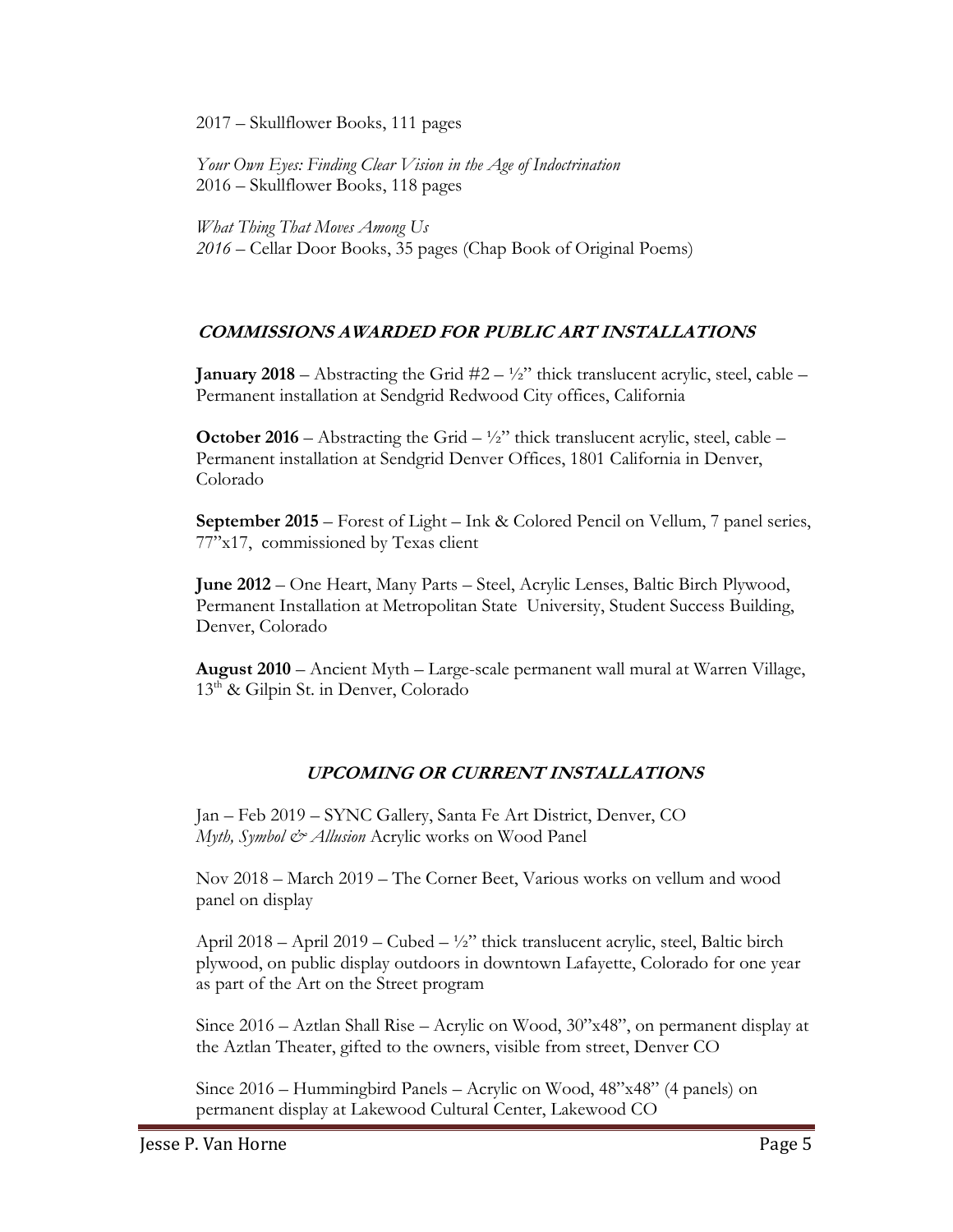#### **PAST SHOWS/INSTALLATIONS**

Nov 2017 – March 2018 – The Galleries at Mile Hi, Lakewood CO Original Acrylic works on Wood Panel

March – May 2017 – The Molecule Effect, Santa Fe Arts District, Denver CO Original Acrylic works on Wood Panel, giant wall mural

March – May 2016 – Backstage Gallery, Theater District, Denver CO Original Acrylic works on Wood Panel

April – September 2016 – Backstage Gallery, Theater District, Denver CO Cubed on display

January 2016 – Valkyrie Gallery, Guest Artist, Belmar, Lakewood CO Original Acrylic works on Wood Panel, Original Small-Scale Sculptural Works

June 2015 – March 2016 – The Abo Gallery, Lakewood CO Cubed on display, Translucent Acrylic, Steel, Baltic Birch Plywood

October 2015 – Hooked on Colfax, Bluebird Neighborhood, Denver CO Original Illustrations, Ink & Colored Pencil on Vellum

May 2015 – The Molecule Effect, Santa Fe Arts District, Denver CO Original Large-Scale Wall Mural, Original Acrylic works on Wood Panel

July 2014 – Hangar 41, Santa Fe Arts District, Denver CO Original Acrylic works on Wood Panel, Original Ink & Colored Pencil on Vellum

June 2014 – Rebel Gallery, RINO District, Denver CO Original Acrylic works on Wood Panel, Original Ink & Colored Pencil on Vellum

April 2014 – Hooked on Colfax, Bluebird Neighborhood, Denver CO Original Acrylic works on Wood Panel

January 2014 – Gravity Gallery, Santa Fe Arts District, Denver CO Original Acrylic works on Wood Panel

August 2013 – Stina's Gallery, Capitol Hill, Denver CO Original Acrylic works on Wood Panel

July 2013 – Hooked on Colfax, Bluebird Neighborhood, Denver CO Original Acrylic works on Wood Panel

June 2013 – Rebel Gallery, RINO District, Denver CO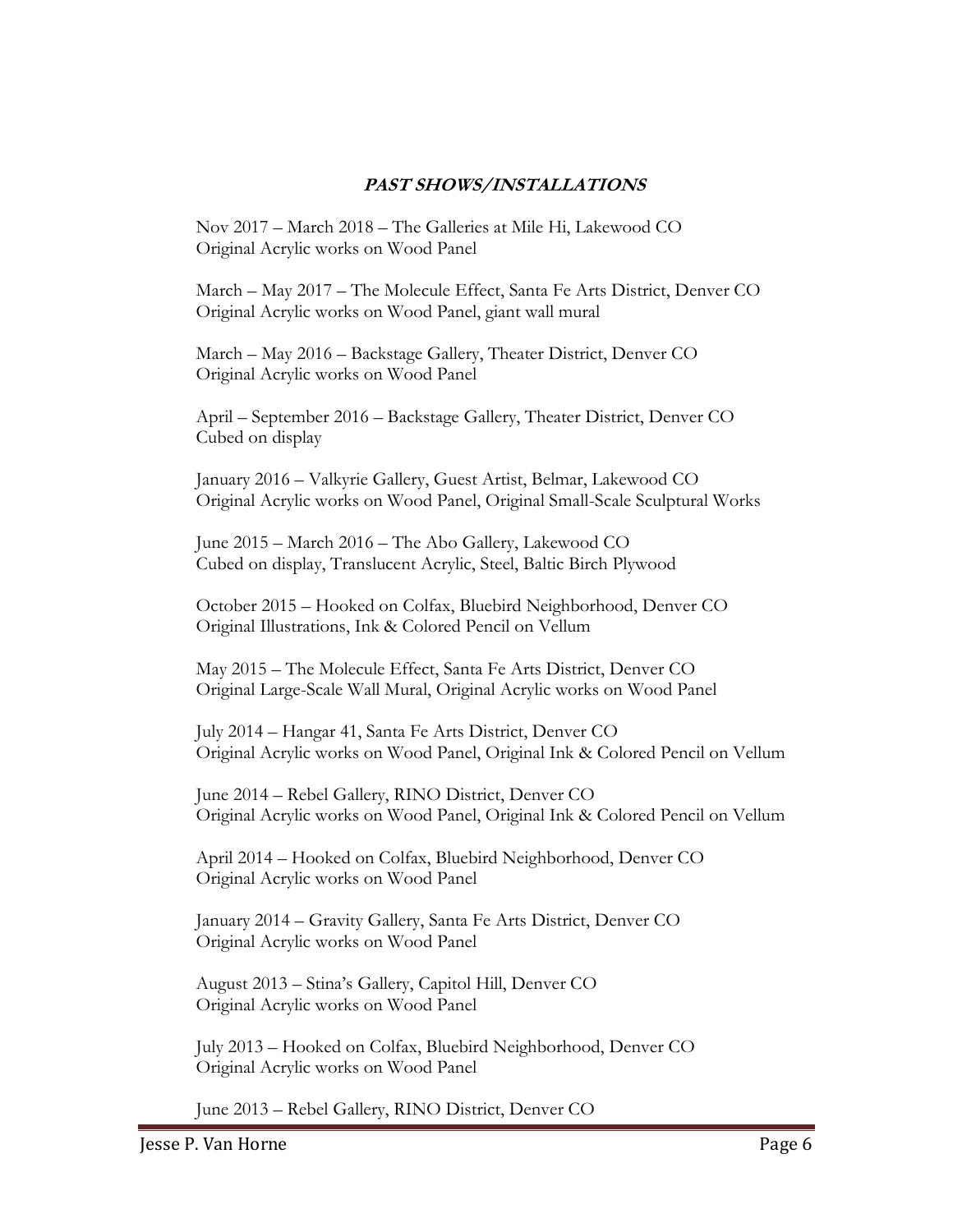Original Acrylic works on Wood Panel, Original Ink & Colored Pencil on Vellum

February 2013 – Center for Innovation Gallery, Auraria Campus, Denver CO Original Acrylic works on Wood Panel, Sculptural Installation of **Cubed**

## **ARTIST RESIDENCIES**

February – June 2015- **Hangar 41**, Santa Fe Arts District, Denver CO Artist Residency Served

## **PREVIOUS SERVICE**

1998 – 1999, Americorps NCCC, 1 year served completing over 1,700 hours of volunteer service in the realms of healthcare, emergency response, environmental action and youth mentorship

## **REFERENCES**

Dr. David Piacenti Associate Professor of Sociology Department of Sociology and Anthropology Metropolitan State University Email: dpiacent@msudenver.edu

Dr. Anne Komara Chair of Architecture & Planning Department of Landscape Architecture University of Colorado, Denver Email: [ann.komara@ucdenver.edu](mailto:ann.komara@ucdenver.edu)

Dr. Derrick Hudson Professor of Humanities Department of Humanities Colorado School of Mines Email: [dkhudson@mines.edu](mailto:dkhudson@mines.edu)

Professor Renee Ruderman Professor of English Department of English Metropolitan State University Email: [rudermar@msudenver.edu](mailto:rudermar@msudenver.edu)

Professor Joern Langhorst Professor of Landscape Architecture